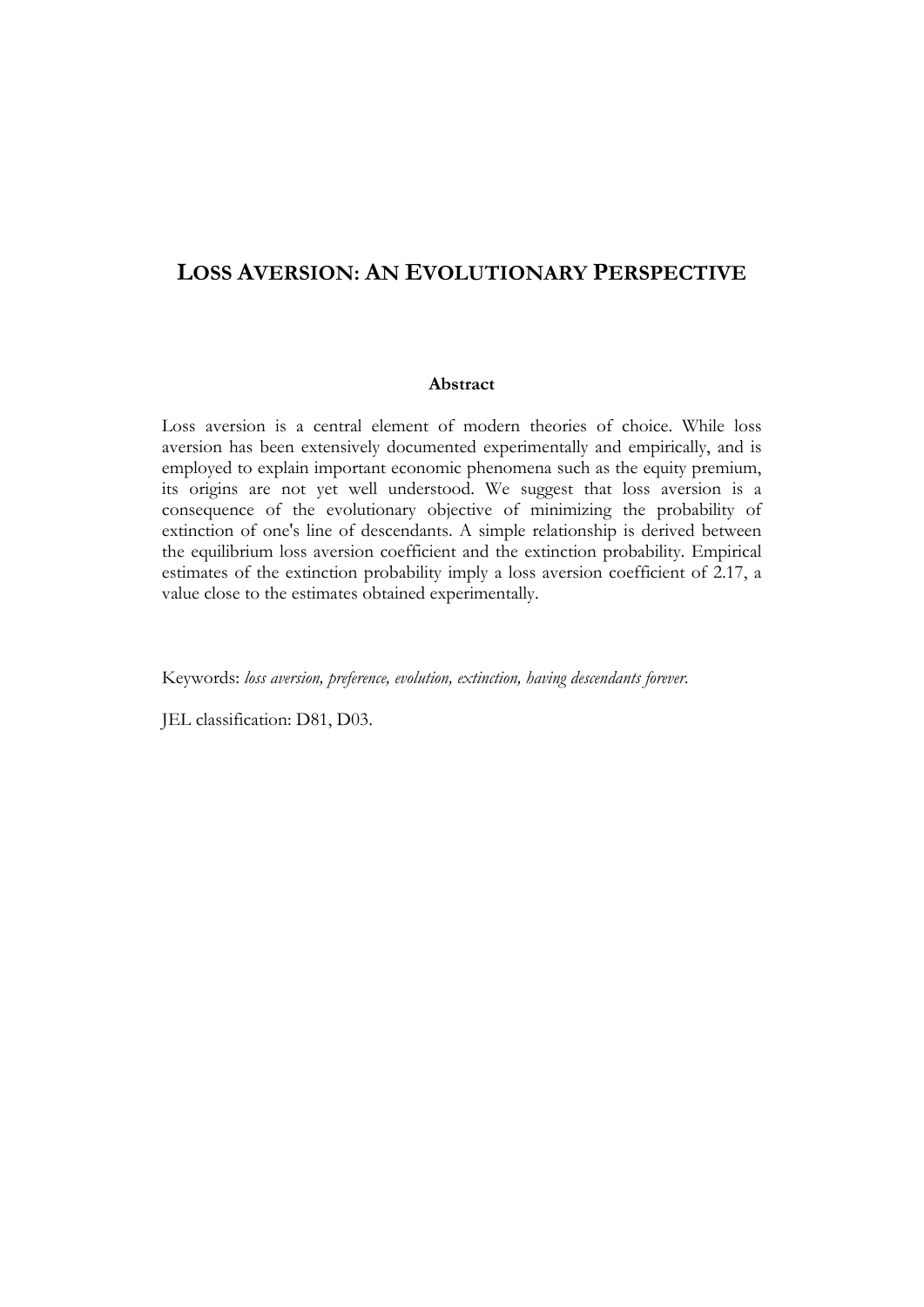#### **1. Introduction**

 One of the key elements of Prospect Theory is that the choice among risky prospects is based on the change of wealth, rather than on the total wealth. In addition, gains and losses are evaluated differently, and losses are overweighed relative to gains of the same magnitude (Kahneman and Tversky 1979, Tversky and Kahneman 1992). These two properties are captured by the following streamlined value function introduced by Benartzi and Thaler (1995):

$$
V(x) = \begin{cases} x & \text{for } x \ge 0 \\ \lambda x & \text{for } x < 0 \end{cases}
$$
 (1)

where *x* is the change of wealth relative to the current wealth,  $\lambda$  is the loss-aversion coefficient, and the objective is the maximization of  $E[V(x)]$ .<sup>1</sup> An individual with these preferences is indifferent to a gamble with a 50% probability of losing \$1 and a 50% probability of gaining \$ $\lambda$ . Loss aversion implies  $\lambda > 1$ , i.e. losses are weighed more heavily than gains. Experimental and empirical studies typically estimate  $\lambda$  to be in the range 1.81-2.61 (see Table I).

#### (Please insert Table I about here)

 The evidence for loss aversion is overwhelming. Loss aversion is generally inconsistent with the standard expected utility framework, in which choice is based on total wealth, and it has numerous implications for economics, psychology, sociology, marketing and even politics. For example, Benartzi and Thaler (1995) show that loss aversion can provide an explanation for the equity premium puzzle. The combination of loss aversion and myopia have a dramatic affect on savings behavior (Gneezy and Potters (1997), Benartzi and Thaler (1999), and Haigh and List (2005)). Barberis and Huang (2001) and Berkelaar, Kouwenberg, and Post (2004) derive the implications of loss aversion for optimal portfolio choice and for stock returns. Hardie, Johnson, and Fader (1993) and Ho and Zhang (2008) study the implications of loss aversion for marketing. Genesove and Mayer (2001) examine the effects of loss aversion on housing markets. Jervis (1992) analyzes the political implications of loss aversion. Rabin (2000) and Rabin

<sup>1</sup>In addition to loss aversion, Prospect Theory also implies risk-aversion for gains and risk-seeking for losses (i.e.  $V(x)$  that is concave for  $x>0$  and convex for  $x<0$ ), and also allows for subjective probability weighting. As our focus in this paper is loss aversion, we abstract from these features to simplify the analysis and we employ the Benartzi and Thaler (1995) piecewise linear value function.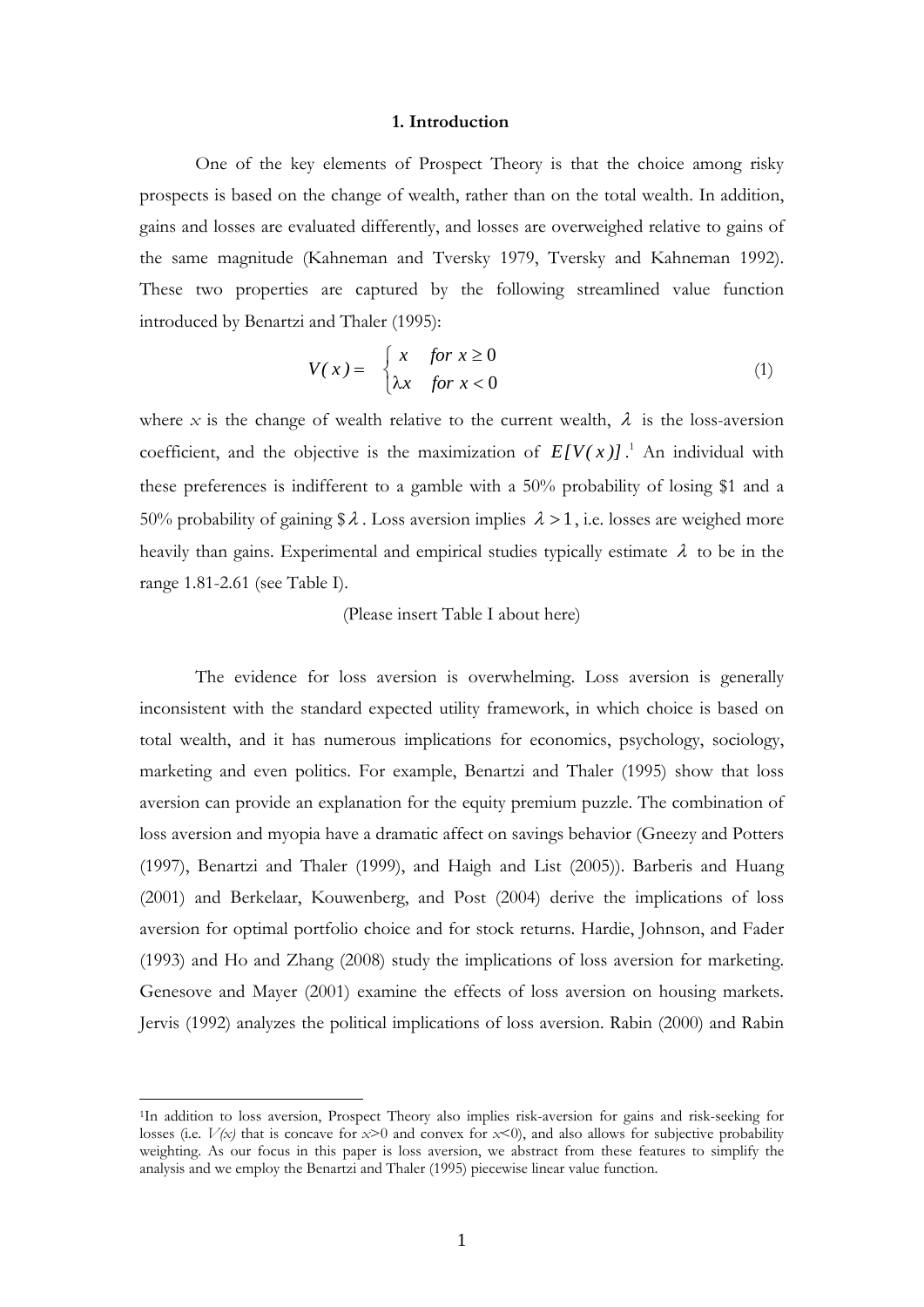and Thaler (2001) show that loss aversion offers a solution to a paradoxical set of choices that arises in the expected utility framework.

 While loss aversion is a cornerstone of the current theory of choice, very little is known about the origin of this behavior. Choices between risky alternatives are probably affected by education, age and life experience. However, more and more evidence is accumulating about the central role of genetics in determining preferences. For instance, empirical studies have shown that the asset allocation of identical twins are much more correlated than those of twins who are not identical. Furthermore, the asset allocations of identical twins who where raised apart are also highly correlated (see Cesarini et. al. 2009, 2010, and Barnea, Cronqvist, and Siegel 2010). In recent years biologists and economists have identified specific "risk-attitude" genes (see Kuhnen and Chiao 2009, and Zhong et. al. 2009). If preferences are (at least partially) genetically determined, one can view the observed loss aversion as the result of an evolutionary process selecting for the evolutionary most advantageous risk attitude.<sup>2</sup> This is the idea followed in the present paper. While there is a rapidly growing literature on the evolution of preferences, most of these studies analyze the implications for risk aversion, time preference, and group effects.<sup>3</sup> In contrast, the focus of the present paper is on loss aversion.

 In the next section we discuss several possible evolutionary objective functions, with a special emphasis on the objective of "having descendants forever", i.e. the objective of not having one's line of descendants cut-off. While there is no single objective function that is dominant over all others, evolutionary biologists argue that the having-descendants-forever objective has likely played a central role in human evolution. In Section 3 we develop the implications of this evolutionary objective function to risky choice. We show that it implies basing choices on change in wealth rather than total wealth, exactly as found in Prospect Theory. It also yields loss aversion. Furthermore, we develop a simple theoretical relationship between the equilibrium loss aversion coefficient  $\lambda$  and the probability of extinction of one's line of descendants. In Section 4 we examine this theoretical relationship by comparing the empirical extinction probabilities reported in the literature with the estimates of  $\lambda$ . Perhaps surprisingly, we

<sup>2</sup> It is interesting to note that loss aversion has been documented not only in humans, but in monkeys as well (Chen, Lakshminarayanan, and Santos 2006). Tom, Fox, Trepel, and Poldrack (2007) identify specific regions in the brain that correspond to loss averse behavior.

<sup>&</sup>lt;sup>3</sup> A comprehensive review of this literature is beyond the scope of this paper. An excellent overview of the literature of the evolution of preferences can be found in Robson and Samuelson (2010).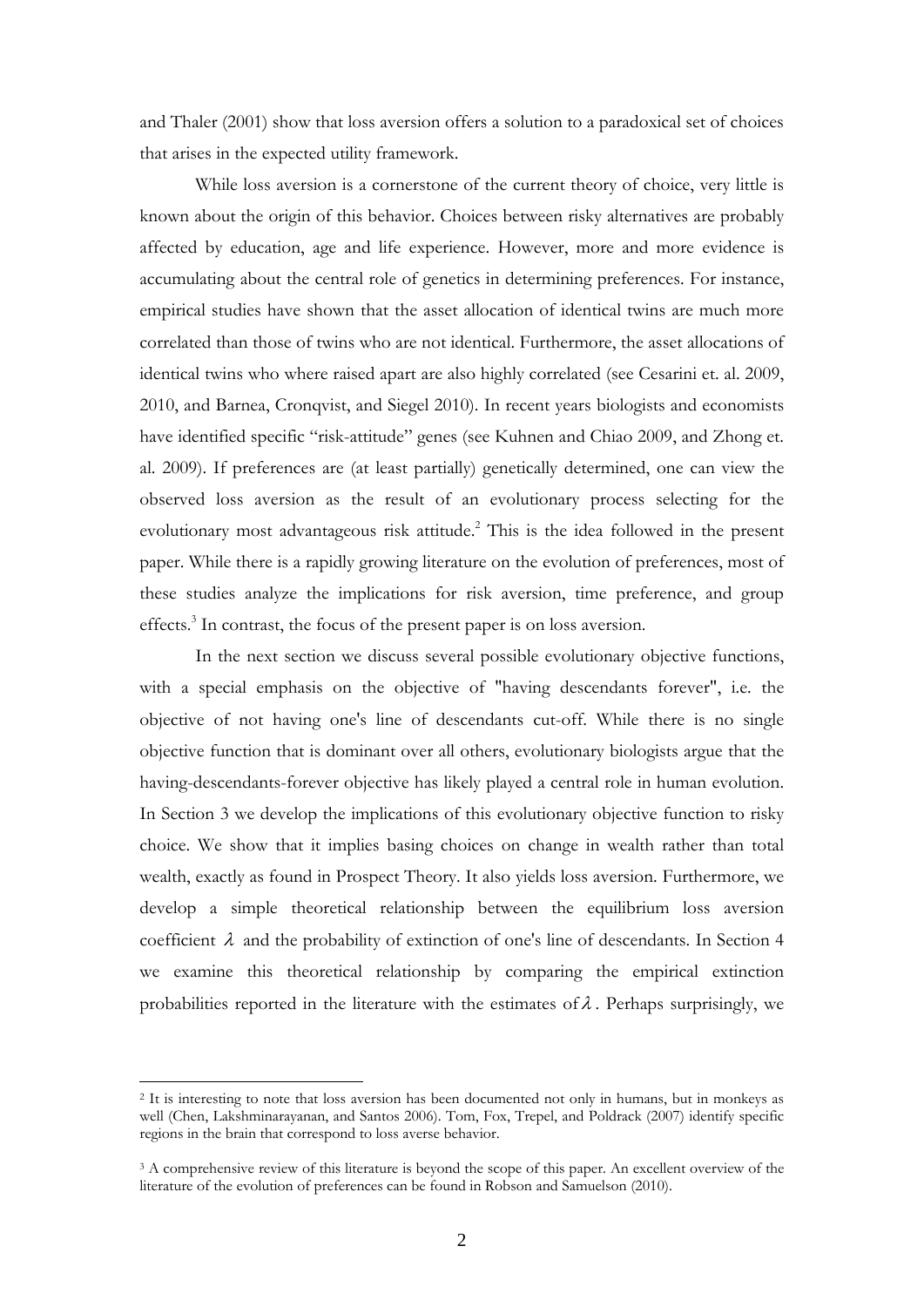find good agreement between these apparently completely unrelated parameters. Section 5 concludes.

#### **2. The Evolutionary Objective Function**

 In an evolutionary context, organisms can be viewed as vessels for carrying their genes (Dawkins 1989). Genes are "successful" if they manage to perpetuate from one generation to the next. Thus, one possible evolutionary "objective function" that can be considered is the maximization of the expected number of offspring – the more offspring, the more copies of the organism's genes are transmitted to the next generation. While this is a simple and intuitively appealing objective function, it may lead to unreasonable results. To illustrate, consider the following simplified example. Suppose that there are only two possible reproduction prospects or "gambles" to choose from. Gamble A yields 0 offspring with probability 0.3 and 2 offspring with probability 0.7. Gamble B yields 0 offspring with probability 0.8 and 9 offspring with probability 0.2. Suppose also that there are two types of preference genes: gene A that implies the preference of gamble A, and gene B that implies the preference of gamble B. 4 Assume that the gamble realizations are independent across individuals.<sup>5</sup> Then, after *T* generations the expected number of individuals with gene A will be  $(0.3 \cdot 0 + 0.7 \cdot 2)^{T} = 1.4^{T}$ , while the expected number of individuals with gene B will be  $1.8<sup>T</sup>$ . Clearly, after some time the expected number of individuals with gene B becomes much larger than that of gene A, and the ratio of the expected numbers goes to infinity as  $T \rightarrow \infty$ . This may be interpreted as "B dominates the population in the long run", and it is the motivation for the criterion of maximizing the expected number of offspring.

However, it is far from obvious that this criterion is evolutionary advantageous. Note that in the above example population B has a much larger probability than population A of becoming completely extinct. Let us elaborate. A direct calculation of the probability that A's line becomes extinct is quite cumbersome, because there are infinitely many possible realizations that lead to extinction.<sup>6</sup> Fortunately, it is much easier

<sup>4</sup> As is typical in this literature, reproduction is assumed to be asexual, i.e. the offspring have the same preferences as their parent.

<sup>&</sup>lt;sup>5</sup> In addition to this idiosyncratic randomness, individuals and species may also be exposed to "macro" or aggregate environmental risk. Robson (1996) and Brennan and Lo (2011) provide illuminating discussions of aggregate risk effects.

<sup>6</sup> For example, one possible scenario for extinction is that the original parent has two offspring, each one of these offspring has two offspring, but in the third generation all four offspring die. Of course, there are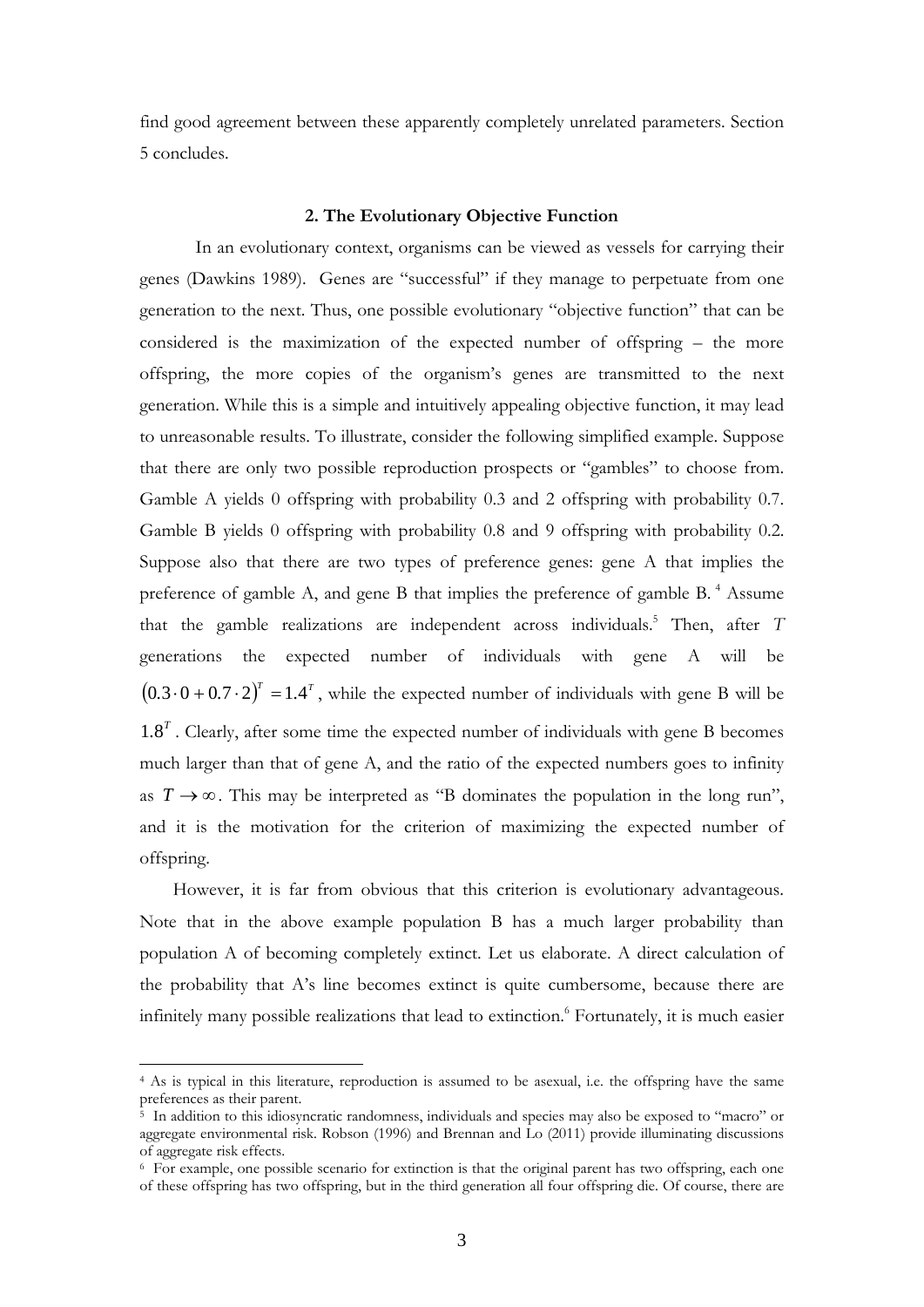to solve this problem recursively. Let us denote the probability that the line of descendants of an individual with gene A will become extinct by  $x_A$ . It is possible, with probability 0.3, that the initial individual will have no offspring, and this will imply the end of his line of descendants. However, even if he survives to have 2 offspring, (and this occurs with probability 0.7), it is possible that the lines of both of these offspring will eventually become extinct. As the offspring carry gene A, for each one of them the probability that *his* line of descendants will eventually become extinct is also by definition  $x_A$ . As the gambles are assumed to be independent, the extinction of one offspring is independent of the extinction of the other, and therefore the probability that both lines eventually become extinct is  $x_A^2$ . Thus,  $x_A$  is the solution to:

$$
x_{A} = 0.3 + 0.7x_{A}^{2},\tag{2}
$$

which yields  $x_A = 0.428$ . This value captures all of the possible scenarios leading to eventual extinction. The probability of A Having Descendants Forever,  $p_A(HDF)$ , is the probability that A's line of descendants does *not* become extinct, and it is given by  $p_A(HDF) = 1 - x_A = 0.572$ . Similarly, the probability that individual B's line of descendants eventually becomes extinct is given by the solution to:

$$
x_{B} = 0.8 + 0.2x_{B}^{9}.
$$
 (3)

Solving eq.(3) numerically yields  $x_p = 0.843$ , which implies  $p_B(HDF) = 1 - x_B = 0.157$ .<sup>7</sup> Thus, while the ratio of the expected population of A to the expected population of B converges to zero as  $T \to \infty$ , type A has a much higher probability of surviving forever. How can these two facts be reconciled? Note that as *T* becomes large the probability distribution of the number of B descendants becomes very skewed – there is a large probability that B will become extinct, but there is a small probability that B will have a very large number of descendants. This extreme lowprobability event drives the high expected value of B descendants.

 Extinction plays an obvious central role in the evolutionary dynamics. One may suspect, though, that once the population of a given type reaches a certain size, the probability of extinction in the i.i.d. reproduction framework is negligible. However, evolutionary biologists show that the p(HDF) criterion may be very important even after

infinitely many such scenarios leading to extinction, and the probability of eventual extinction,  $x_A$  in the notation below, is the sum of probabilities for all these events.

<sup>&</sup>lt;sup>7</sup> Equations (2) and (3) are special cases of the general Galton-Watson (1875) equation for the probability of extinction of a family line.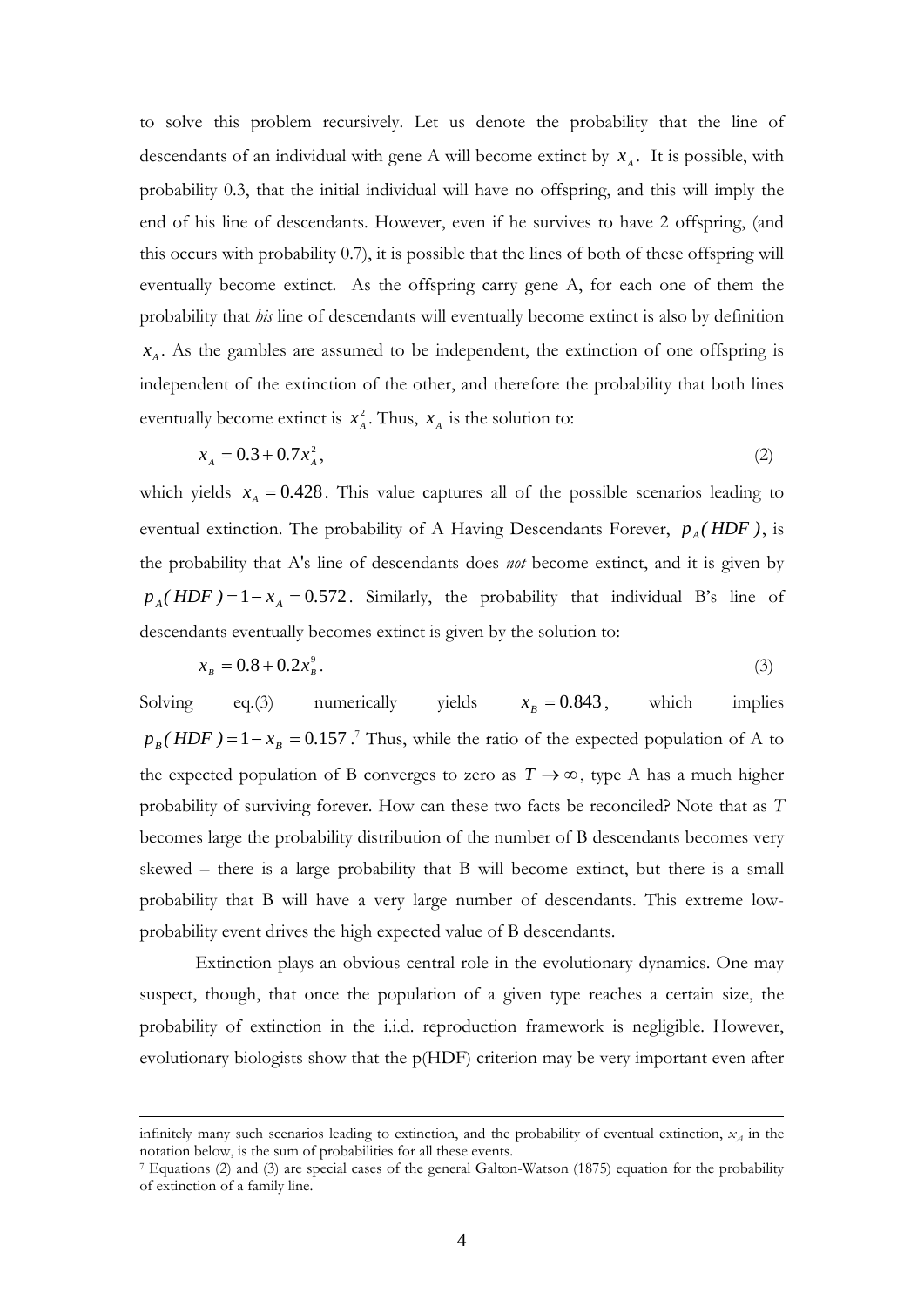the number of individuals in each preference type has become large, for at least three reasons: i) genetic diversity<sup>8</sup>, ii) population "bottlenecks"<sup>9</sup>, and iii) the "founder effect"<sup>10</sup>.

 Another evolutionary objective function suggested in the literature is the geometric mean growth rate. Note, however, that this criterion is applied to the growth rate of the entire population, rather than to individual choice, and these two frameworks can be very different, depending on the correlation between the individuals. Moreover, if there is *any* probability of extinction, the geometric mean is 0, and the comparison of gambles becomes meaningless.

 Each of the different evolutionary objective functions employed in the literature has its pros and cons. Evolutionary biologists argue that the p(HDF) objective plays a central role (see, for example, Cohen 1993, and references therein). We do not presume to determine that maximizing p(HDF) is the "correct" objective function, nor that it is the only one that should be considered. Our standpoint is that the p(HDF) criterion likely plays an important role in the evolutionary process, and should therefore be given careful consideration. This is the path followed in this paper. The viewpoint that *both* the number of descendants and the p(HDF) are important is beautifully captured by the following biblical blessing:

<sup>&</sup>lt;sup>8</sup> Consider, for example, the types A and B discussed above. Suppose that there are 100 individuals with risk preference gene A, and 100 individuals with gene B. Furthermore, assume that individuals carry many other genes in addition to the risk preference gene, i.e. each individual represents a unique combination of genes (or alternatively, each "individual" actually represents a sub-type). After many generations, out of the 100 sub-types carrying gene A, on average 57.2 will survive (recall that  $p_A(HDF) = 0.572$ ). In contrast, out of the initial 100 sub-types carrying gene B, on average only 15.7 will survive. Thus, the preference for higher p(HDF) maintains more genetic diversity, which is an obvious evolutionary advantage. For example, environmental conditions may drastically change, making only a very small number of sub-types viable. The type with more genetic diversity has a higher probability to survive such a change.

<sup>9</sup> When viewed in a short-run perspective, populations usually grow at rather steady rates. However, when viewed at a longer-run perspective, the population size sometimes changes abruptly and dramatically, typically due to changes in the environmental conditions. There are known instances where populations that were very large underwent drastic declines, reaching the verge of extinction. If extinction is eventually avoided, these episodes are called "population bottlenecks". Evolutionary biologists believe that the human population experienced a population bottleneck some 60,000-70,000 years ago, a rather short time in evolutionary terms, possibly due to the eruption of the Toba super-volcano in Indonesia (see Ambrose 1998, Hawks et. al. 2000, and Dawkins 2004). This may explain the fact that all human males can trace their ancestry back to a single male, the so-called "Y-chromosomal Adam" that lived around 60,000 to 90,000 years ago (Dawkins 2004). Clearly, in a near-extinction situation maximization of p(HDF) becomes a very important evolutionary objective function: the family lines that survived the bottleneck are likely those with genes "programmed" to maximize the probability of having descendants forever (Cohen 1993).

<sup>&</sup>lt;sup>10</sup> This effect refers to the situation where a small group becomes separated from the main population, and explains, for example, the very limited gene pool in Iceland, or the extraordinarily high percentage of deaf individuals in Martha's Vineyard (Mayr 1959).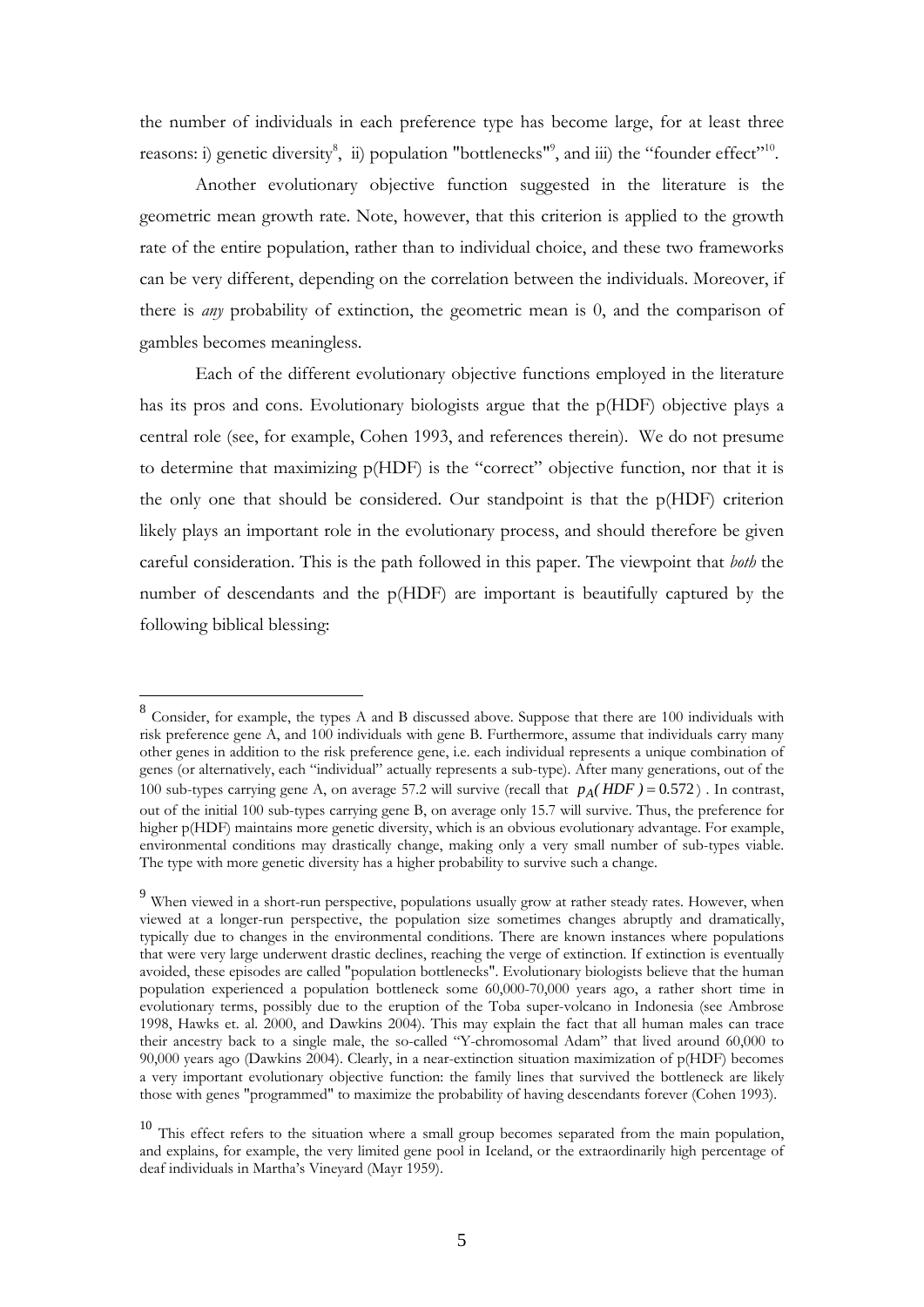*Your descendants would have been like the sand, your children like its numberless grains; their name would never be cut off nor destroyed from before me.* 

Isaiah 48:19

This blessing is composed of two parts: the first is the promise of many descendants (like the number of grains of sand); the second is the promise of Having Descendants Forever (their name would never be cut off). The two parts have different meaning, and both parts are important.

To the best of our knowledge, the first to introduce the concept of HDF to economics was Meginniss (1977), who analyzed p(HDF) in the framework of a constant birth probability per unit time and a constant death probability per unit time. Perhaps surprisingly, in the long time that has passed since Meginniss's innovative work, the  $p(HDF)$  criterion has not received much attention<sup>11</sup>. The purpose of this paper is to develop the concept of p(HDF) in a general setting, and to examine the implications of this criterion for the evolutionary foundations of loss aversion.

# **3. Loss Aversion and Minimization of the Extinction Probability**

From an evolutionary standpoint, the objective function is defined in terms of the number of offspring. Standard economics defines utility in terms of consumption. Of course, there is a close relation between consumption and the number of offspring – the more resources at an individual's disposal, the more offspring s/he can raise. While the exact relation between the level of consumption and the number of offspring is not obvious, here we adopt the standard, and the most simple, assumption that raising each offspring requires a certain level of consumption, *C*, and hence the number of offspring is proportional to consumption $12$ .

Consider an individual with *N* existing offspring, each of which has a probability *x* of having his line of descendants eventually becoming extinct. The individual faces a probability of  $x^N$  that his line of descendants will become extinct (i.e.  $p(HDF)=1-x^N$ ; as

<sup>&</sup>lt;sup>11</sup> A few exceptions are Lesourne (1977) and Rubin and Paul (1979).<br><sup>12</sup> This assumption clearly does not hold in modern human societies, where the relationship between wealth and number of offspring is often reverse. However, it is probably a reasonable approximation for the era during which our preferences have evolved, and indeed, this is the assumption made in most studies. For example, Sinn (2003) writes: "… it is assumed that the number of children a parent has is proportional to the amount of resources he commands".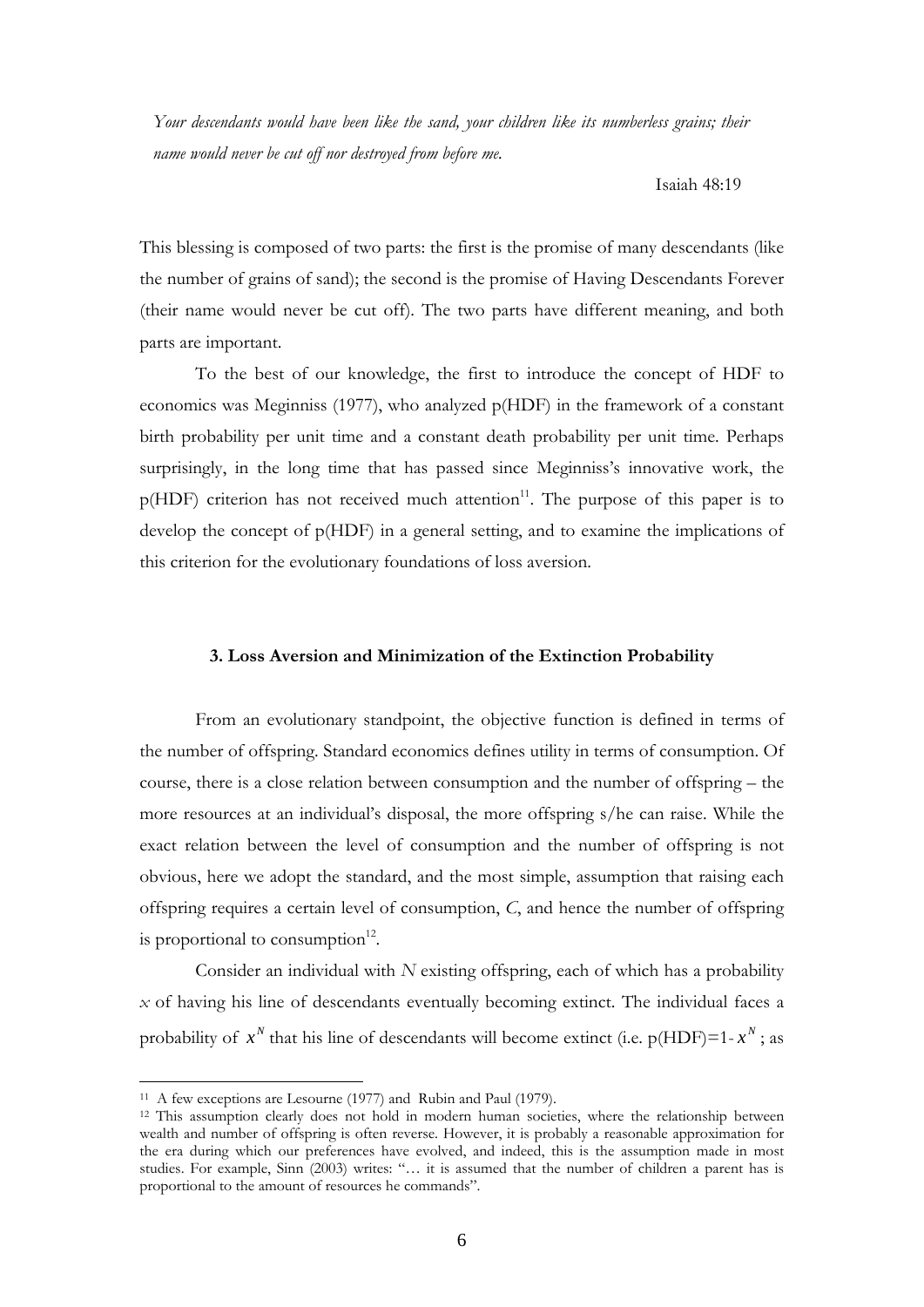before, we assume independence across offspring). Now, the following risky gamble presents itself: gain  $m$  additional offspring with probability  $p_m$ ,  $m-1$  additional offspring with probability  $p_{m-1}$ , ..., lose *k* offspring with probability  $p_{-k}$ . I.e. the gamble is:

 $(p_m, m; p_{m-1}, m-1; \ldots, p_0, 0; p_{-1}, -1; \ldots, p_{-k}, -k)$ <sup>13</sup> From the perspective of minimizing the probability of extinction, when should such a gamble be accepted? Without the gamble the probability of extinction is  $x^N$ . With the gamble, there is a probability of  $p_m$  for having *N+m* offspring, a probability of  $p_{m-1}$  for having *N+m-1* offspring, etc., and therefore the extinction probability *N k k N m m*  $p_{m}x^{N+m} + p_{m-1}x^{N+m-1} + \ldots p_{-k}x^{N-k}$  $+m 1+m + p_{m-1}x^{N+m-1} + \ldots p_{-k}x^{N-k}$ . Thus, the gamble should be accepted if and only if:

$$
p_m x^{N+m} + p_{m-1} x^{N+m-1} + \dots p_{-k} x^{N-k} \quad < \quad x^N \,, \tag{4}
$$

or:

$$
p_m x^m + p_{m-1} x^{m-1} + \dots p_{-k} x^{-k} \quad < \quad 1. \tag{5}
$$

Equation (5) implies that the decision about the gamble is independent of the number of existing offspring, *N*. This result has a profound implication. Just as in the Prospect Theory framework a gamble is evaluated based on the *change* of wealth, independently of the existing wealth, in the evolutionary framework we find the same result: gambles are evaluated based on the change in the number of offspring, independently of the existing number. This suggests an evolutionary basis for the experimentally revealed referencepoint behavior as described by Prospect Theory.

We would like to go further, and relate the loss aversion coefficient,  $\lambda$ , to the evolutionary objective function. Note, however, that there is no analytical solution to the criterion for a general gamble as described in eq.(5). Hence, we will restrict ourselves to a more basic gamble which can be treated analytically. Namely, consider a gamble by which there is a probability *p* of gaining one additional offspring, and a probability of 1-*p* of losing one offspring. In this case, eq.(4) becomes:  $px^{N+1} + (1-p)x^{N-1} < x^N$ , and eq.(5) becomes  $px + (1 - p)x^{-1} < 1$ , or:

$$
px^2 - x + (1 - p) < 0\tag{6}
$$

which yields:

<sup>13</sup> As the number of offspring can not be negative, we have a restriction *k*<*N*.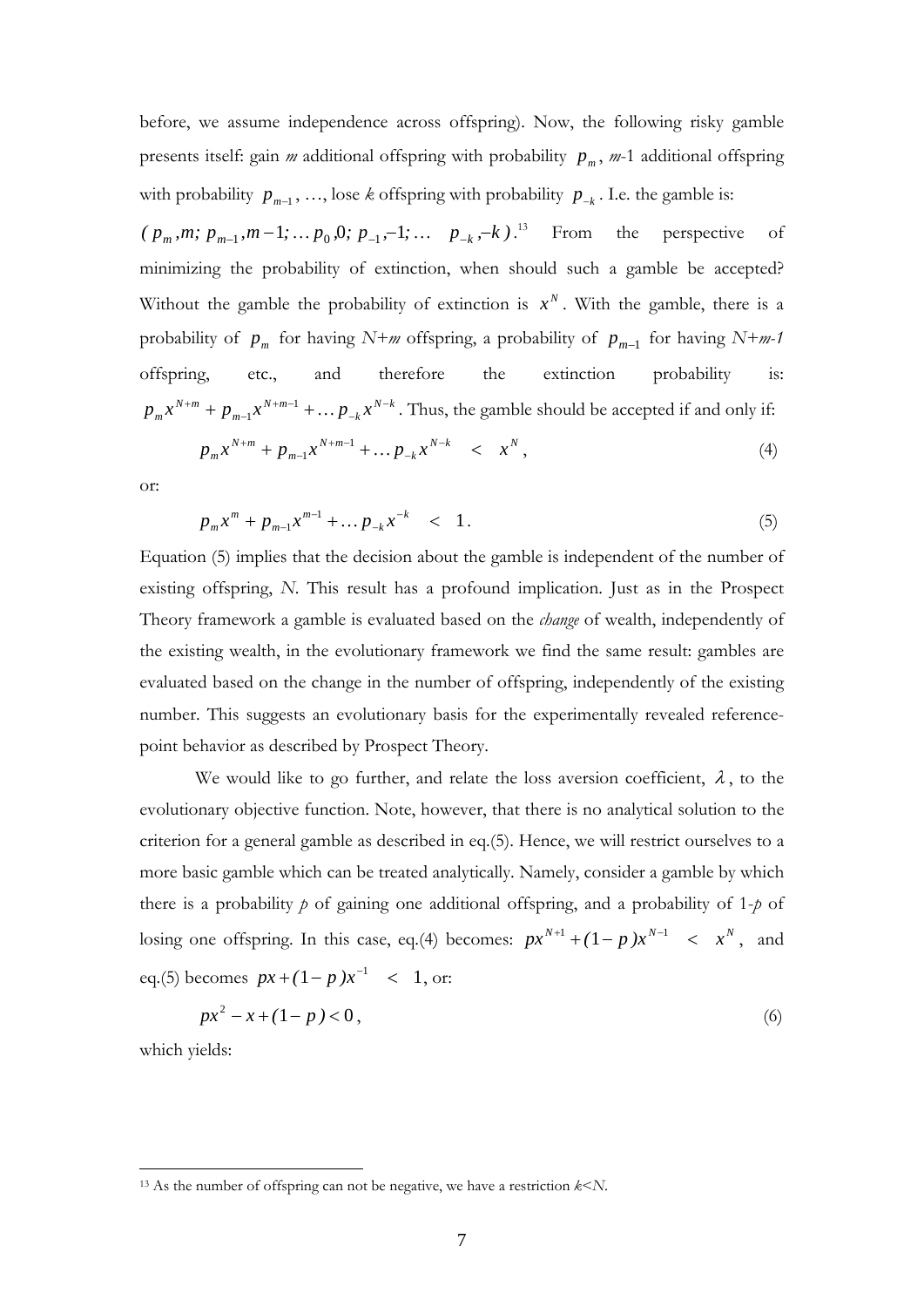$$
\frac{1}{1+x} < p^{-14} \tag{7}
$$

Thus, the gamble should be accepted if and only if the success probability exceeds  $\frac{1}{1 + x}$  $\frac{1}{\ }$ where  $x$  is the probability of eventual extinction for each offspring.

Note that for  $p \leq 1/2$  the gamble is refused for any value of  $0 < x < 1$ , i.e. if the gamble is fair (or worse) it is refused, in line with the notion of loss aversion. Eq.(7) implies that the smaller  $x$  is, the larger the probability  $p$  required to make the gamble acceptable. The intuition for this is as follows. An addition of one offspring increases p(HDF) less than the reduction of one offspring diminishes it. This is why a fair gamble is not accepted, and why  $p$  must be larger than  $1/2$  for the gamble to be accepted. If  $x$  is close to 1, the difference between  $x^{n-1}$  and  $x^{n+1}$  is not very large, and therefore p does not have to exceed  $1/2$  by much. However, if  $x$  is small the above difference is (relatively) large, and *p* must be large to compensate. In other words, when most offspring are likely to have descendants forever, an additional offspring does not contribute much to p(HDF), but a reduction of one offspring does have a large effect on p(HDF). Thus, a large *p* is required to make the gamble acceptable.

 How would the above gamble be evaluated in the Prospect Theory framework? Given that an additional offspring corresponds to an additional consumption of *C*, and that a loss of an offspring corresponds to  $-C$ , the value function (1) implies that the gamble should be accepted if and only if:

$$
pC - (1 - p)\lambda C > 0,
$$
\n<sup>(8)</sup>

or:  $\frac{R}{1}$  < p  $+\lambda$ λ  $\frac{1}{1+\lambda} < p$ . (9)

<sup>14</sup> The expression on the r.h.s. of eq.(6) is an upward facing parabola, so the *x*'s solving eq.(6) are those between the two roots of the equation  $px^2 - x + (1 - p) = 0$ . These roots are:

 $\frac{(2p-1)^2}{2p} = \frac{1 \pm (2p-1)}{2p} \Rightarrow x_1 = \frac{1-p}{p}$   $x_2 = 1$ .  $(2p-1)$ *p p p*  $x_{1,2} = \frac{1 \pm \sqrt{1-4p(1-p)}}{2p} = \frac{1 \pm \sqrt{(2p-1)^2}}{2p} = \frac{1 \pm (2p-1)}{2p} \Rightarrow x_1 = \frac{1-p}{p}$   $x_2 = 1$  $1 \pm (2p-1)$ 2  $1 \pm \sqrt{(2p-1)}$ 2  $1 \pm \sqrt{1 - 4p(1)}$  $x_1 = \frac{x_2}{x_1}$  $x_{1,2} = \frac{1 \pm \sqrt{1 - 4p(1-p)}}{2p} = \frac{1 \pm \sqrt{(2p-1)^2}}{2p} = \frac{1 \pm (2p-1)}{2p} \Rightarrow x_1 = \frac{1-p}{p}$   $x_2 = 1$ . Thus, any *x* in the relevant range  $0 \le x \le 1$  that satisfies  $x > (1 - p) / p$  also satisfies eq.(6). Rearranging, we obtain:  $\frac{1}{1+x} < p$ .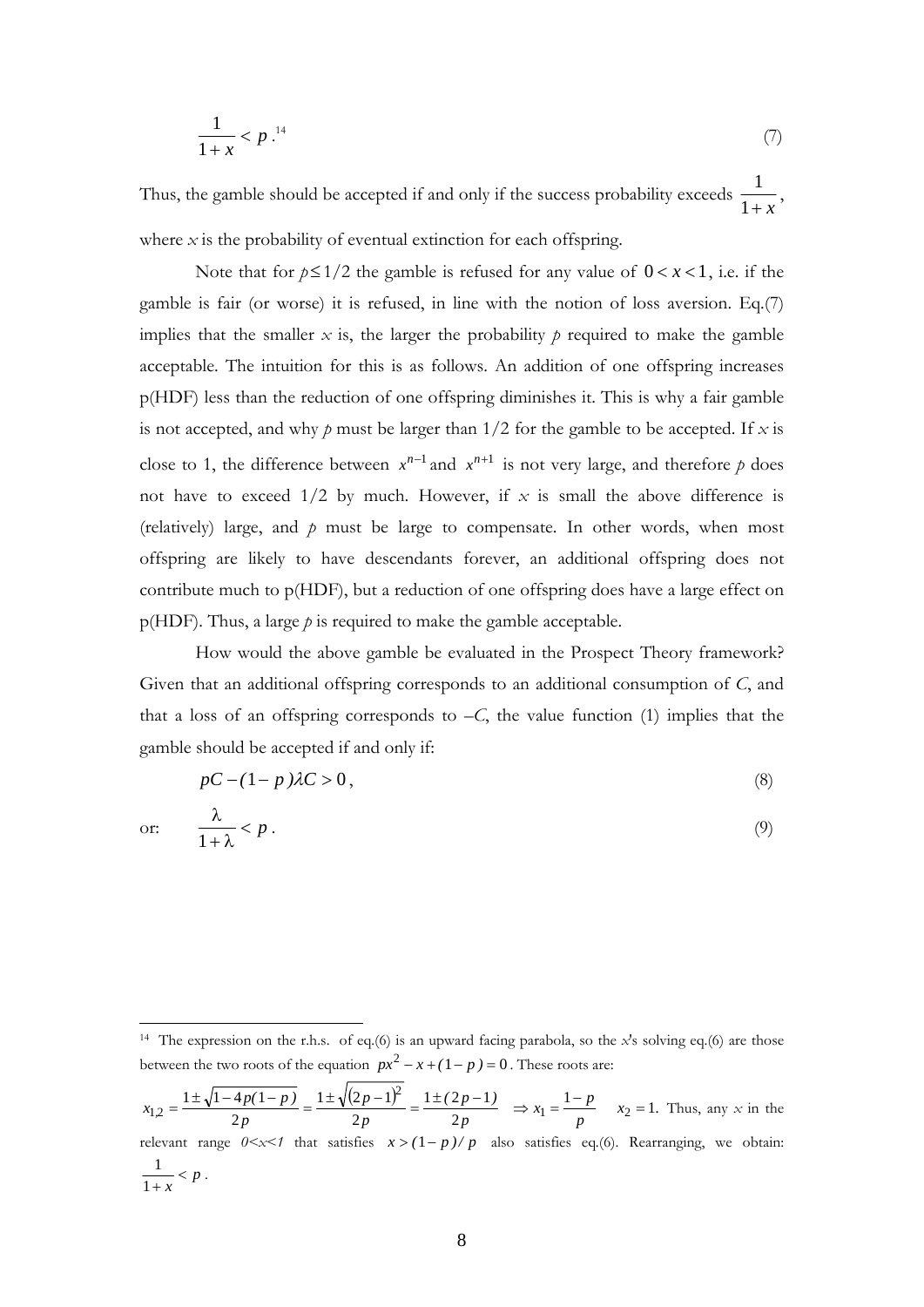Comparing eqs.(7) and (9) reveals that  $\frac{1}{1 + x}$  $\frac{1}{1}$  in the evolutionary framework plays

the role of  $\frac{\pi}{1+\lambda}$ λ  $1+$  in the Prospect Theory framework. Simplifying the relation between *x* and  $\lambda$ , we obtain:  $\frac{1}{1+x} = \frac{\lambda}{1+\lambda} \implies$  $1 + x - 1$ 1 *x*  $x = \frac{1}{\lambda}$  $x = \frac{1}{4}$ . (10)

Hence, *x*  $\frac{1}{x}$  plays the role of the loss-aversion parameter  $\lambda$ . The value of  $\lambda$  has been experimentally and empirically estimated to be approximately 2.2 (see Table I). In the next section we discuss the empirical estimates of the extinction probability *x* that appear in the literature, and evaluate the theoretical relation between  $\lambda$  and x developed above.

### **4. Empirical Estimates of the Extinction Probability**

The probability of a human family line becoming extinct was discussed as early as 1845 by Bienaymé, who analyzed the extinction of noble families, and later by de Candolle (1873), Galton and Watson (1875), Lotka (1931), Steffenson (1933), and Kolmogorov (1931) (for an excellent review of the literature on this subject see Albertsen (1995)). The most rigorous empirical analysis of the extinction probability was conducted by Keyfitz and Tyree (1967) and Keyfitz (1968) who estimate the extinction probability by employing statistics on the probability  $p_i$  of having *i* children. They use these probabilities to find the extinction probability as the solution to the Galton -Watson  $(1875)$  equation<sup>15</sup>.

Keyfitz and Tyree (1967) and Keyfitz (1968) estimate the extinction probabilities for family lines in two developing countries (Mexico and Israel), and three developed countries (U.S., Hungary, and Japan).<sup>16</sup> The values they find are reported in Table II. The developing countries are presumably closer to the environment in which preferences

<sup>&</sup>lt;sup>15</sup> The Galton-Watson equation is given by:  $x = p_0 + p_1x + p_2x^2 + ... + p_mx^m$  where  $p_i$  is the probability of having *i* offspring and *x* is the probability that the line of descendants eventually becomes extinct. This equation is a generalization of equations (2) and (3) employed to solve for the extinction probabilities in the specific examples of Section 2.

 $\frac{16}{16}$  This is the country categorization at the time corresponding to the sample period of the Keyfitz and Tyree study. See http://www.census.gov/population/international/data/idb/country.php.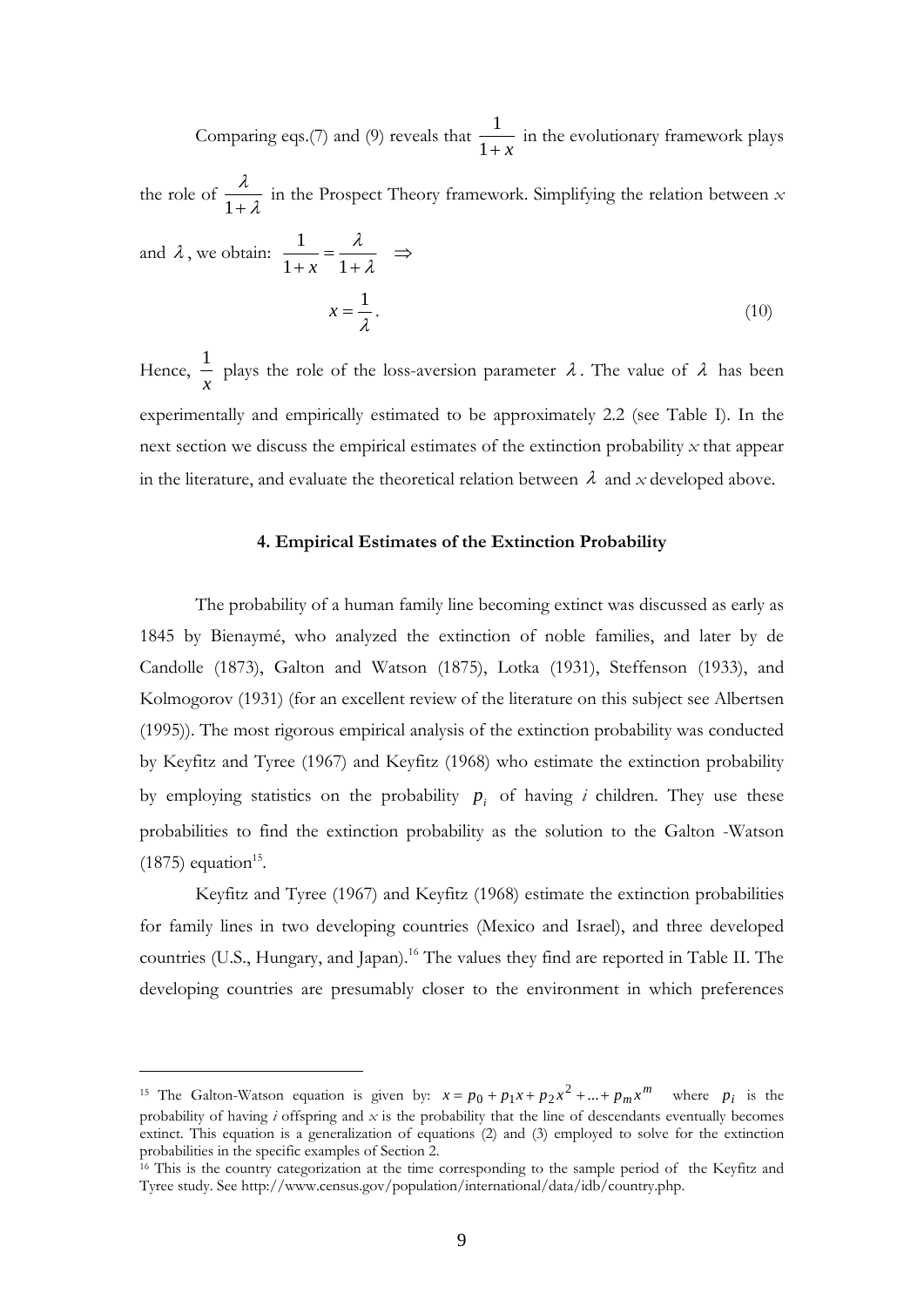have evolved over the long history of human evolution. The average extinction probability for the developing countries is  $x = 0.46$ .

 This value corresponds by the theoretical prediction of eq.(10) to a loss aversion coefficient of  $\lambda = \frac{1}{2} = \frac{1}{2} = 2.17$  $\lambda = \frac{1}{x} = \frac{1}{0.46} = 2.17$ .<sup>17</sup> This value is very close to the value of  $\lambda = 2.20$ , which is the typical estimate for the loss aversion coefficient obtained in the very different experimental framework of Prospect Theory (see Table I). It is encouraging and perhaps even surprising that we obtain values that are so similar from two completely different and independent approaches.

(Please insert Table II about here)

#### **5. Conclusion**

While most studies take preferences as exogenously given, an innovative strand of the economics literature suggests viewing preferences as the result of the process of evolution. In this literature the number of offspring is typically assumed to be proportional to the level of consumption, and thus there is a correspondence between consumption gambles and gambles on the number of offspring. Most of the studies in this strand take the evolutionary objective function as the maximization of the expected number of offspring, or alternatively, as the maximization of the geometric mean growth rate of the entire population. While these objectives are appealing and intuitive, in this paper we suggest that careful consideration should also be given to another evolutionary objective function advocated by evolutionary biologists: minimizing the probability of extinction of one's line of descendants (or, equivalently, maximizing the probability of Having Descendants Forever, p(HDF)). This objective captures elements that likely play an important role in the evolutionary process, and are absent in the more standard objective functions.

 We show that maximizing the probability of Having Descendants Forever implies loss aversion. The criterion for accepting/rejecting a reproduction gamble in the evolutionary framework is independent of the number of existing offspring, which can explain why wealth (or consumption) gambles are evaluated independently of current

<u>.</u>

<sup>&</sup>lt;sup>17</sup> For the developed countries the average extinction probability is somewhat higher at  $x = 0.63$  (because in the developed countries the average number of children is lower than in the developing countries). This value corresponds to a lower loss aversion coefficient of  $\lambda = \frac{1}{0.63} = 1.59$ . Note, however, that the environmental conditions in developed countries are probably representative only of the last few decades, before which they likely resembled those in developing countries.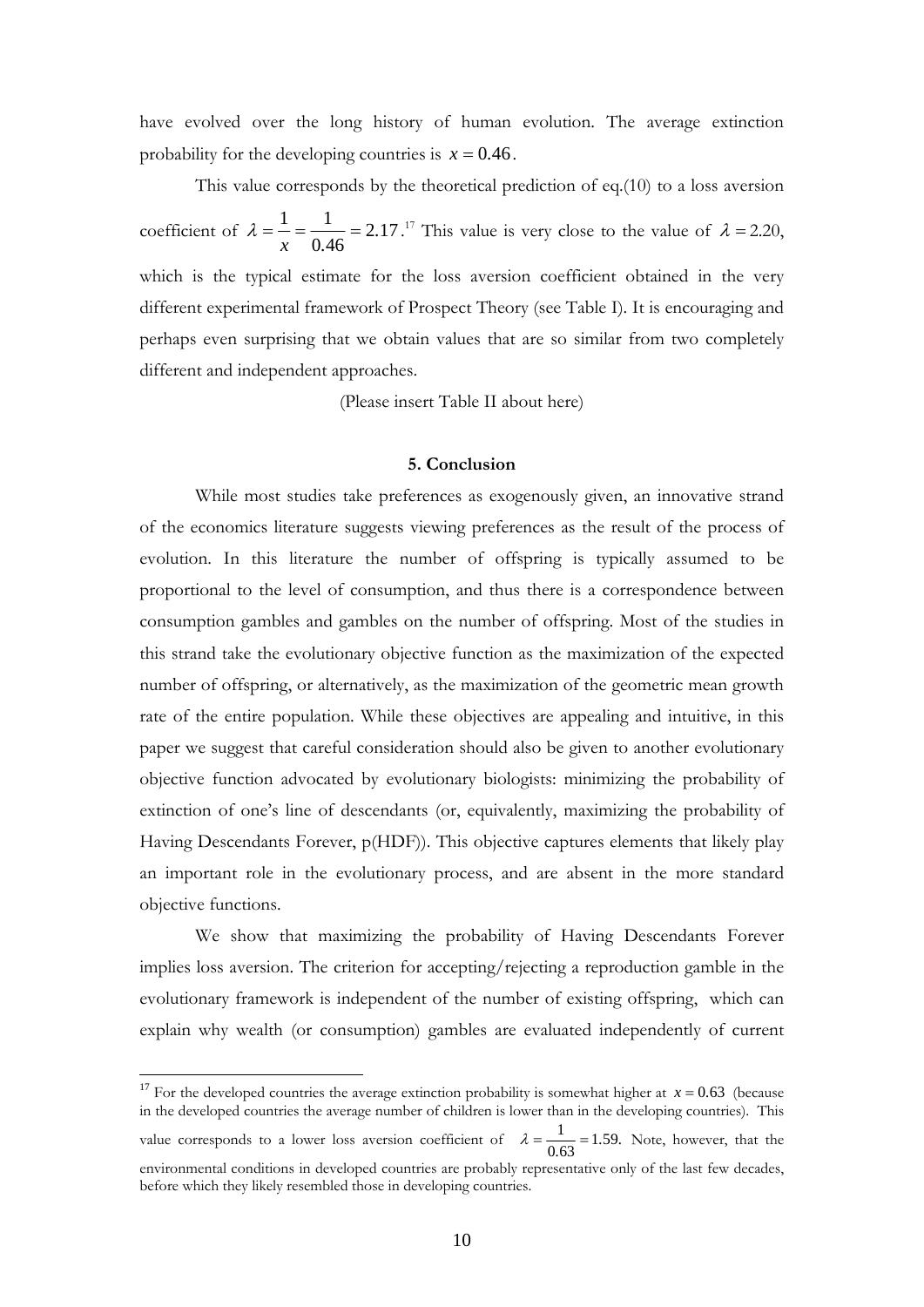wealth in the Prospect Theory framework. Moreover, we find a simple theoretical relationship tying the equilibrium loss aversion parameter,  $\lambda$ , with the probability of extinction of one's line of descendants, *x*: *x*  $\lambda = \frac{1}{\cdot}$ .

 Empirical estimates of the family-line extinction probabilities in developing countries yield an average value of  $x = 0.46$ . This corresponds to a loss aversion parameter of  $\lambda = \frac{1}{2 \epsilon_0} = 2.17$  $\lambda = \frac{1}{0.46} = 2.17$ . This value is very close to the experimental and empirical estimates of  $\lambda$ , which are typically in the range 2.1-2.3. While various caveats obviously apply, it is quite surprising and encouraging to find such an agreement between these two *a-priori* completely unrelated parameters, from two different scientific areas.

These findings suggest an evolutionary explanation for the experimentally and empirically observed loss aversion. The evolutionary origin of loss aversion may be further explored via several different paths. First, it may be possible to identify the exact gene responsible for loss aversion behavior, directly demonstrating that loss aversion is (at least partially) a genetically transferable trait. It may also be possible to find secluded populations that have developed in different environmental conditions with different extinction probabilities, and to examine whether the different probabilities also correspond to different average degrees of loss aversion across the different populations. Finally, agent-based simulation studies of the evolution of a heterogeneous population may shed light on the time it would take for the equilibrium loss aversion parameter to arise as a result of the evolutionary process.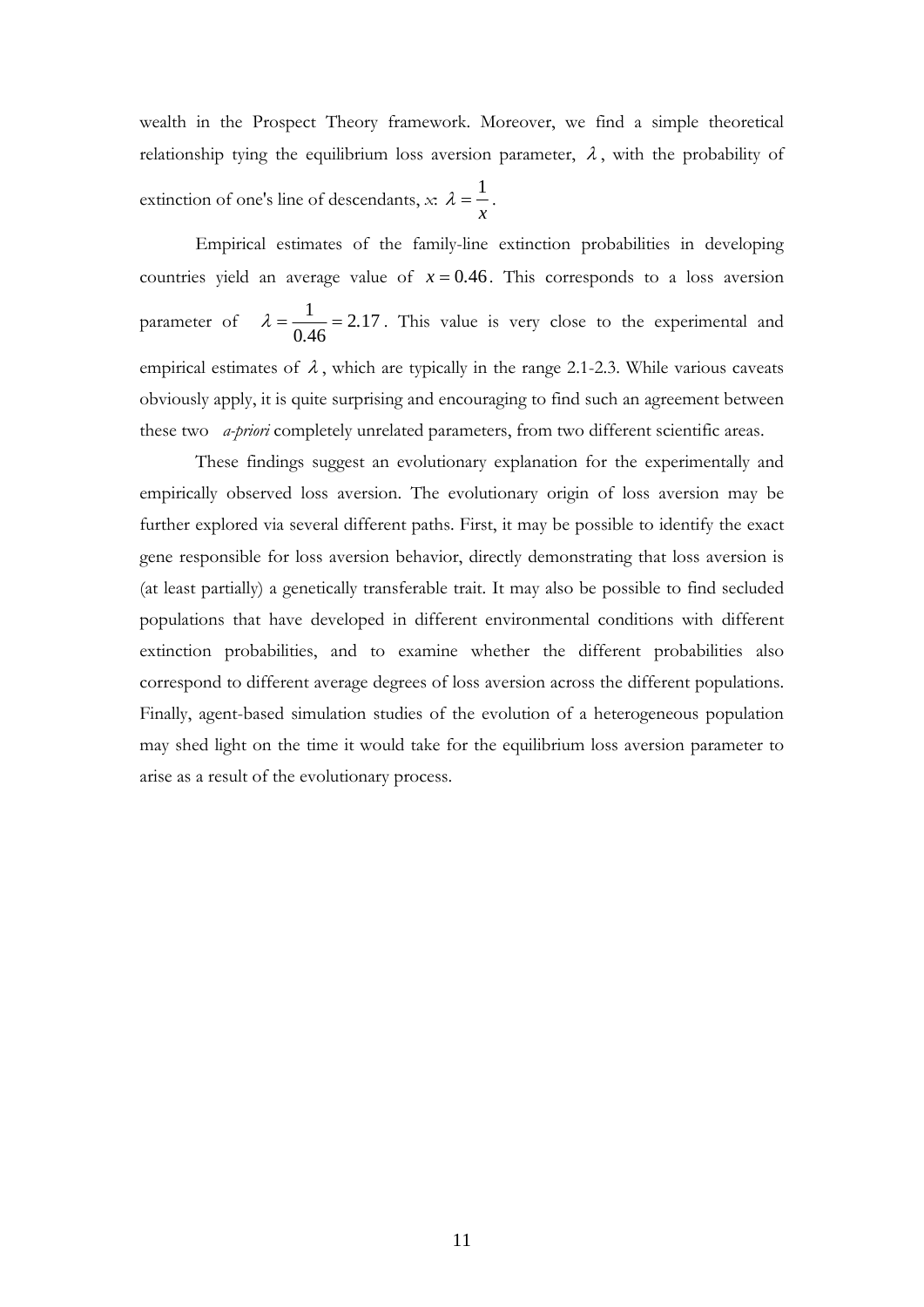#### **References**

Abdellaoui, M., Bleichordt, H., and L'Haridon, O., 2008. "A Tractable Method to Measure Utility and Loss Aversion Under Prospect Theory", *Journal of Risk and Uncertainty*, 36, 245-266.

Abdellaoui, M., Bleichordt, H., and Paraschiv, C. 2007. "Loss Aversion Under Prospect Theory: A Parameter-Free Measurement", *Management Science*, 53, 1659-1674.

Albertsen, K., 1995. "The Extinction of Families", *International Statistical Review*, 63, 234-239.

Ambrose, S.H., 1998. Late Pleistocene Human Population Bottlenecks, Volcanic Winter, and Differentiation of Modern Humans", *Journal of Human Evolution*, 34, 623-651.

Barberis, N., and Huang, M., 2001. "Mental Accounting, Loss Aversion, and Individual Stock Returns", *Journal of Finance*, 56, 1247-1292.

Benartzi, S., and Thaler, R., 1995. "Myopic Loss Aversion and the Equity Premium Puzzle", *Quarterly Journal of Economics*, 110, 73-92.

Benartzi, S., and Thaler, R., 1999. "Risk Aversion or Myopia? Choices in Repeated Gambles and Retirement Investments", *Management Science*, 45, 364-381.

Berkelaar, A., Kouwenberg, R., and Post, T., 2004. "Optimal Portfolio Choice Under Loss Aversion", *Review of Economics and Statistics*, 86, 973-987.

Bienaymé, I.J., 1845. "De la loi de Multiplication et de la Durée des Familles". *Soc. Philomath. Paris, Extraits*, 5, 37-39.

Cesarini, D., Dawes, C.T., Johannesson, M., Lichtenstein, P., and Wallace, B., 2009. "Genetic Variation in Preferences for Giving and Risk Taking", *Quarterly Journal of Economics*, 124, 809-842.

Cesarini, D., Johannesson, M., Lichtenstein, P., Sandewall, O., and Wallace, B., 2010. "Genetic Variation in Financial Decision Making", *Journal of Finance*, 65, 1725-1754.

Cohen, D. 1993. "Fitness in Random Environments", in J. Yoshimura and C.W. Clark (Eds.), *Adaptation in Stochastic Environments*. New York: Springer-Verlag.

Dawkins, R., 1989. *The Selfish Gene*. Oxford: Oxford University Press.

Dawkins, R., 2004. *The Ancestor's Tale, A Pilgrimage to the Dawn of Life*. Boston: Houghton Mifflin Company.

de Candolle, A., 1873. *Histoire des Sciences et des Savants Depuis Deux Siecles*. Geneve.

Genesove, D., and Mayer, C., 2001. "Loss Aversion and Seller Behavior: Evidence from the Housing Market", *Quarterly Journal of Economics*, 116, 1233-1260.

Gneezy, U., and Potters, J., 1997. "An Experiment on Risk Taking and Evaluation Periods", *Quarterly Journal of Economics*, 112, 631-645.

Haigh, M.S., and List, J.A., 2005. "Do Professional Investors Exhibit Myopic Loss Aversion? An Experimental Analysis", *Journal of Finance*, 60, 523-534.

Hardie, B.G.S., Johnson, E.J., and Fader, P.S., 1993. "Modeling Loss Aversion and Reference Dependence Effects on Brand Choice", *Marketing Science*, 12, 378-394.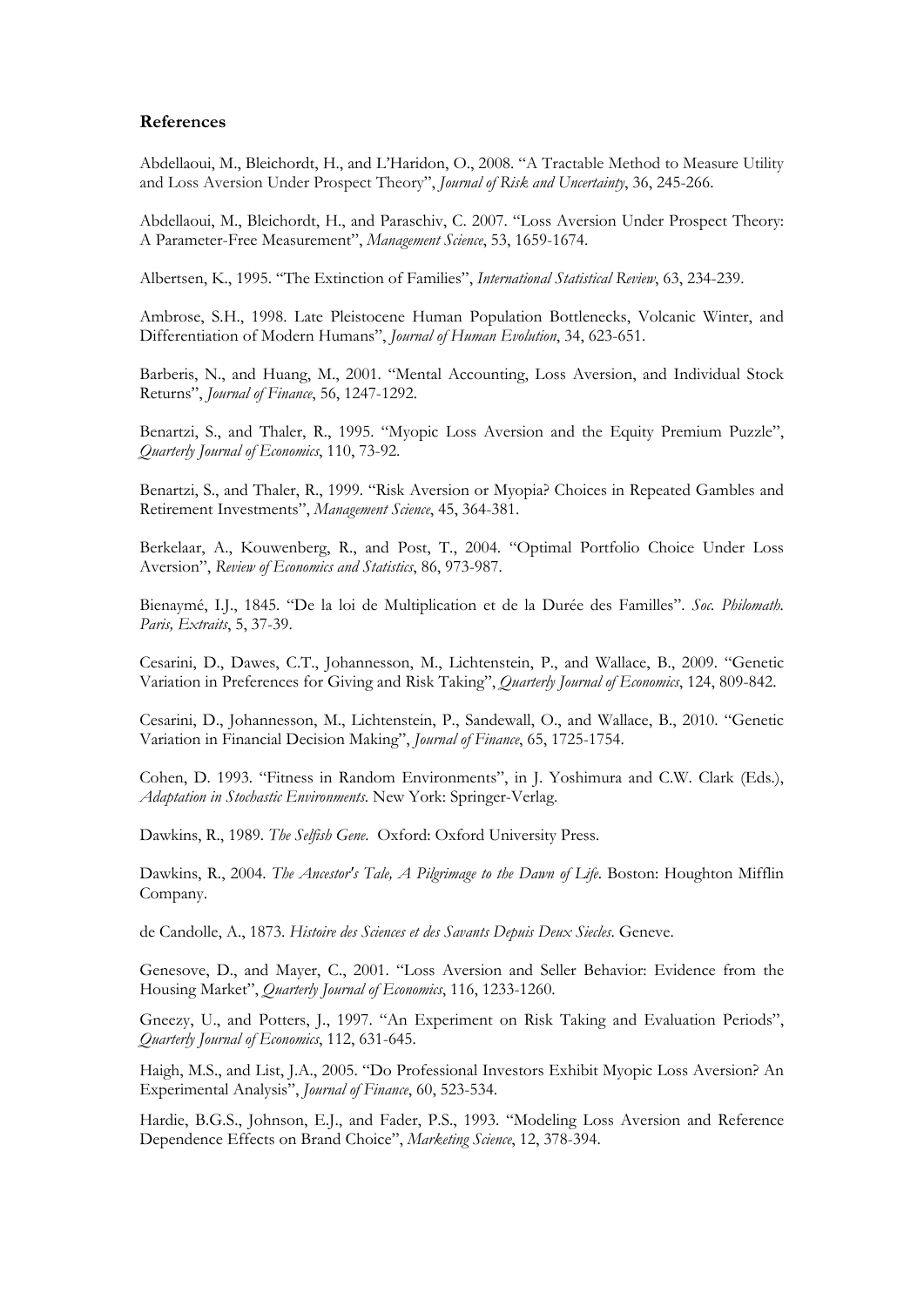Hawks, J., Hunley, K., Lee, S-H., and Wolpoff, M., 2000. "Population Bottlenecks and Pleistocene Human Evolution", *Molecular Biology and Evolution*, 17, 2-22.

Ho, T-H., and Zhang, J., 2008. "Designing Price Contracts for Boundedly Rational Customers: Does the Framing of the Fixed Fee Matter?" *Management Science*, 54, 686-700.

Jervis, R., 1992. "Political Implications of Loss Aversion", *Political Psychology*, 13, 187-204.

Kahneman, D., Knetsch, J.L., and Thaler, R.H., 1990. "Experimental Tests of the Endowment Effect and the Coase Theorem", *Journal of Political Economy*, 98, 1325-1348.

Kahneman, D., and Tversky, A., 1979. "Prospect Theory: An Analysis of Decision Under Risk", *Econometrica*, 47, 263-292.

Keyfitz, N, and Tyree, A., 1967. "Computerization of the Branching Process". *Behavioral Science*, 12, 329-336.

Kolmogorov, A., 1938. "Zur Lösung Einer Biologischen Aufgabe". In *Jahrbuch Uber die Fortschritte der Mathematik*, 64, 1223-1224.

Kuhnen, C.M., and Chiao, J., 2009. "Genetic Determinants of Financial Risk Taking". *PLoS ONE*, 4, 1-4.

Lesourne, J., 1977. *A Theory of the Individual for Economic Analysis*, Amsterdam.

Levy, M., 2009. "Loss Aversion and the Price of Risk". *Quantitative Finance*, 1-14.

Lotka, A.J., 1931. "The Extinction of Families". *Journal of the Washington Academy of Sciences*, 21, 377-380.

Mayr, E., 1959. "Isolation as an Evolutionary Factor". *Proceedings of the American Philosophical Society*, 103, 221–230.

Meginniss, J.R. 1977. "Alternatives to the Expected Utility Rule". Unpublished dissertation, University of Chicago.

Pennings, J.M.E., and Smidts. A. 2003. "The Shape of Utility Functions and Organizational Behavior", *Management Science*, 49, 1251-1263.

Rabin, M., 2000. "Risk Aversion and Expected Utility Theory: A Calibration Theorem". *Econometrica*, 68, 1281-1292.

Rabin, M., and Thaler, R., 2001. "Anomalies: Risk Aversion". *Journal of Economic Perspectives*, 15, 219-232.

Robson, A.J., 1996. "A Biological Basis for Expected and Non-Expected Utility". *Journal of Economic Theory*, 68, 397-424.

Robson, A.J., and Samuelson, L., 2010. "The Evolutionary Foundations of Preferences". In *The Social Economics Handbook*. Benhabib, J., Bisin, A., and Jackson, M., (Eds.). Elsevier Press.

Rogers, A.R., 1994. "Evolution of Time Preference by Natural Selection". *American Economic Review*, 84, 460-481.

Rubin, P.H., and Paul, C.W., 1979. "An Evolutionary Model of Taste for Risk". *Economic Inquiry*, 17, 585-596.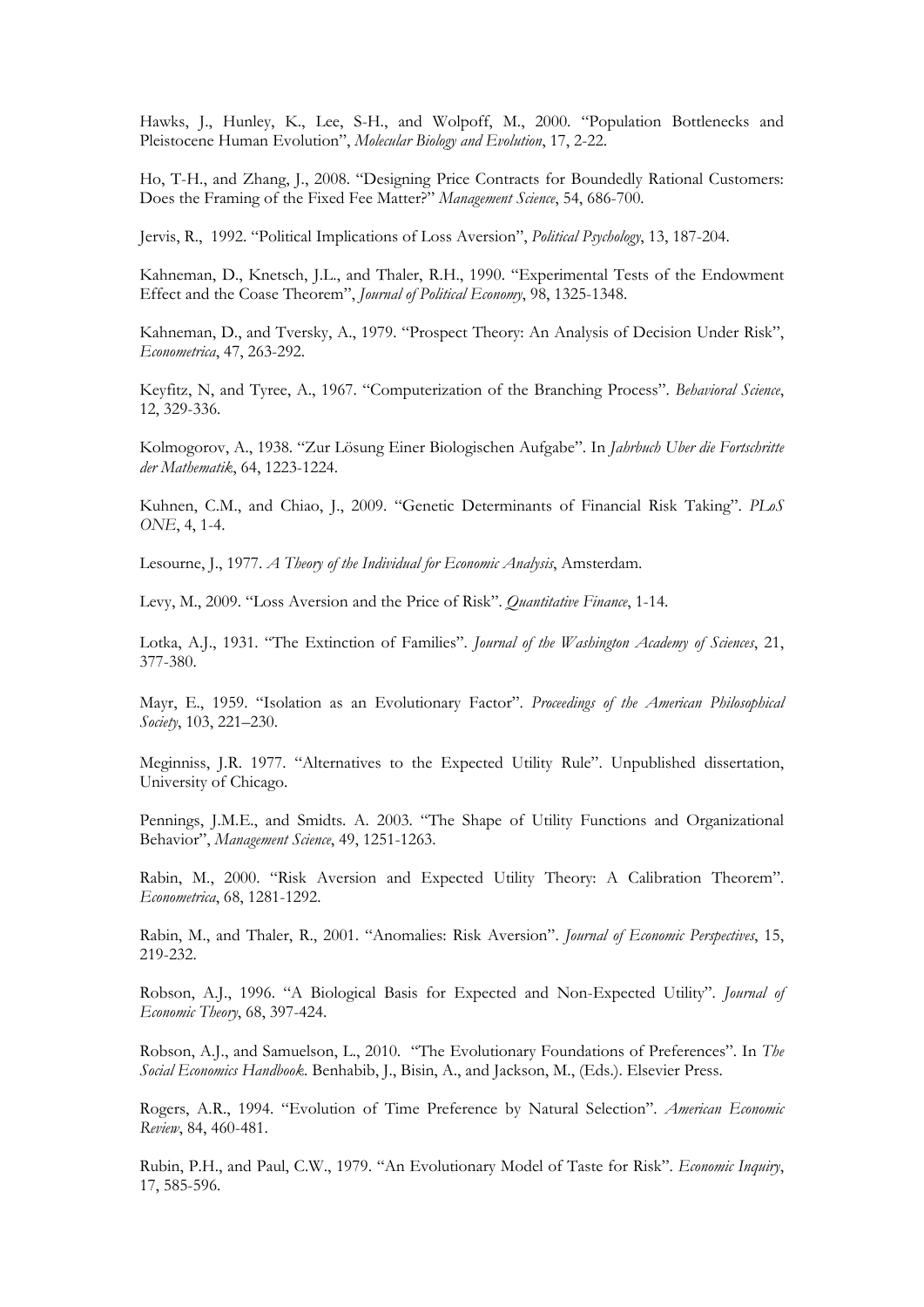Sinn, H.W., 2003. "Weber's Law and the Biological Evolution of Risk Preferences". *Geneva Papers on Risk and Insurance Theory*, 28, 87-100.

Steffensen, J.F., 1933. "Deux Problèmes du Calcul des Probabilités". *Ann. l'Inst. Henri Poincaré*, 3, 319-344.

Tom, S.M., Fox, C.R., Trepel, C., and Poldrack, R.A., 2007. "The Neural Basis of Loss Aversion in Decision-Making under Risk". *Science*, 315, 515-518.

Tversky, A. and Kahneman, D., 1991. "Loss Aversion in Riskless Choice: A Reference Dependent Model", *Quarterly Journal of Economics*, 106, 1039-1061.

Tversky, A. and Kahneman, D. 1992. "Advances in Prospect Theory: Cumulative Representation of Uncertainty", *Journal of Risk and Uncertainty*, 5, 297-323.

Watson, H.W., and Galton, F., 1875. "On the Probability of the Extinction of Families", *Journal of the Anthropological Institute of Great Britain*, 4, 138–144.

Zhong, S., Israel, S., Xue, H., Ebstein, R.P., and Chew, S.H., 2009. "Monoamine Oxidase A Gene (MAOA) Associated with Attitude Towards Longshot Risks". *PLoS ONE* , 4.